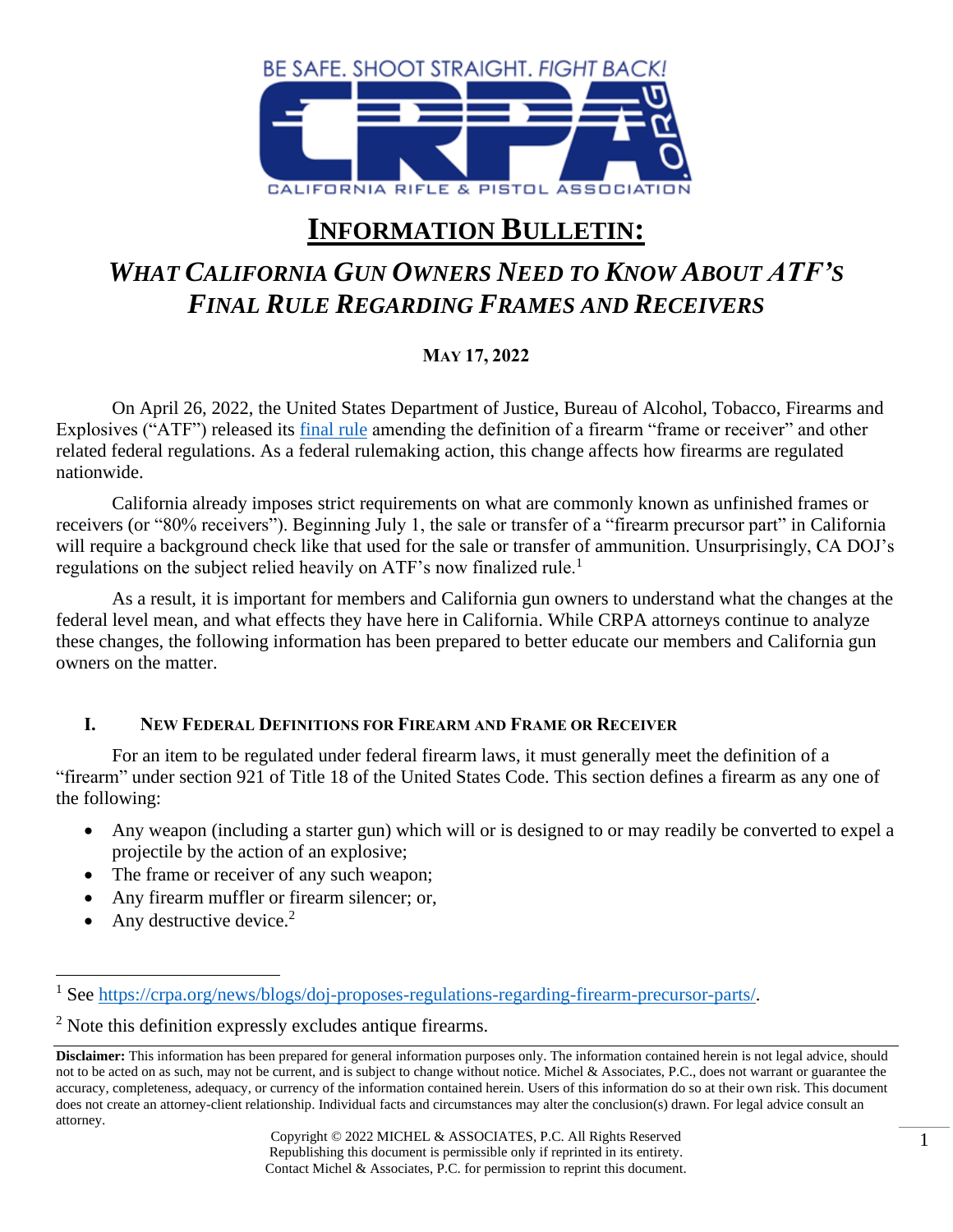Federal Regulations expand upon this definition to a limited degree. Notably, existing federal regulations define "firearm frame or receiver" to mean "that part of a firearm which provides housing for the hammer, bolt or breechblock, and firing mechanism, and which is usually threaded at its forward portion to receive the barrel."<sup>3</sup> With the release of the final rule, the definition for "frame or receiver" now provides:

- The term "frame" means the part of a handgun, or variants thereof<sup>4</sup>, that provides housing or a structure for the primary energized component designed to hold back the hammer, striker, bolt, or similar component prior to the initiation of the firing sequence (i.e., sear or equivalent), even if pins or other attachments are required to connect such component to the housing or structure.
- The term "receiver" means the part of a rifle, shotgun, or projectile weapon other than a handgun, or variants thereof, that provides housing or a structure for the primary component designed to block or seal the breech prior to initiation of the firing sequence (i.e., bolt, breechblock, or equivalent), even if pins or other attachments are required to connect such component to the housing or structure.<sup>5</sup>

Recent federal court decisions, which held ATF's classification of certain items as firearms inconsistent with existing federal law and regulations, are what prompted ATF to make this change. For example, one court decision held ATF's classifications did "not comply with the rule making process" and the activities ATF sought to regulate "were not within the scope of the statute or ATF regulatory definition."<sup>6</sup> In response, ATF proposed and has now finalized the above changes.

ATF's final rule also includes "a weapon parts kit that is designed to or may *readily* be completed, assembled, restored, or otherwise converted to expel a projectile by the action of an explosive" as meeting the definition of a "firearm."<sup>7</sup> This means certain unfinished frames and receivers (i.e. 80% frames and receivers) sold with jigs and other tools necessary for completion will now be considered "firearms" for purposes of federal law. Key to this change, however, is that the weapon parts kit may be "readily" completed.

#### **a. "Readily"**

ATF's final rule expressly defines the term "readily" to mean a "process, action, or physical state that is fairly or reasonably efficient, quick, and easy, but not necessarily the most efficient, speediest, or easiest process, action or physical state." What's more, ATF has identified the following factors as relevant in this determination:

- **Time**: How long it takes to finish the process;
- **Ease**: How difficult it is to do so;

<sup>5</sup> ATF's final rule also provides several example illustrations of various firearm frames and receivers.

<sup>6</sup> See *United States v. Roh*, Case No. SACR 14-167 JVS (C.D. Cal. July 27, 2020).

<sup>7</sup> The regulations also state that a firearm *does not* include a weapon, including a weapon parts kit, in which the frame or receiver of such weapon is destroyed.

<sup>3</sup> 27 C.F.R. § 478.11.

<sup>&</sup>lt;sup>4</sup> The term "variant" and "variants thereof" is defined as a weapon utilizing a similar frame or receiver design irrespective of new or different model designations or configurations, characteristics, features, components, accessories, or attachments.

**Disclaimer:** This information has been prepared for general information purposes only. The information contained herein is not legal advice, should not to be acted on as such, may not be current, and is subject to change without notice. Michel & Associates, P.C., does not warrant or guarantee the accuracy, completeness, adequacy, or currency of the information contained herein. Users of this information do so at their own risk. This document does not create an attorney-client relationship. Individual facts and circumstances may alter the conclusion(s) drawn. For legal advice consult an attorney.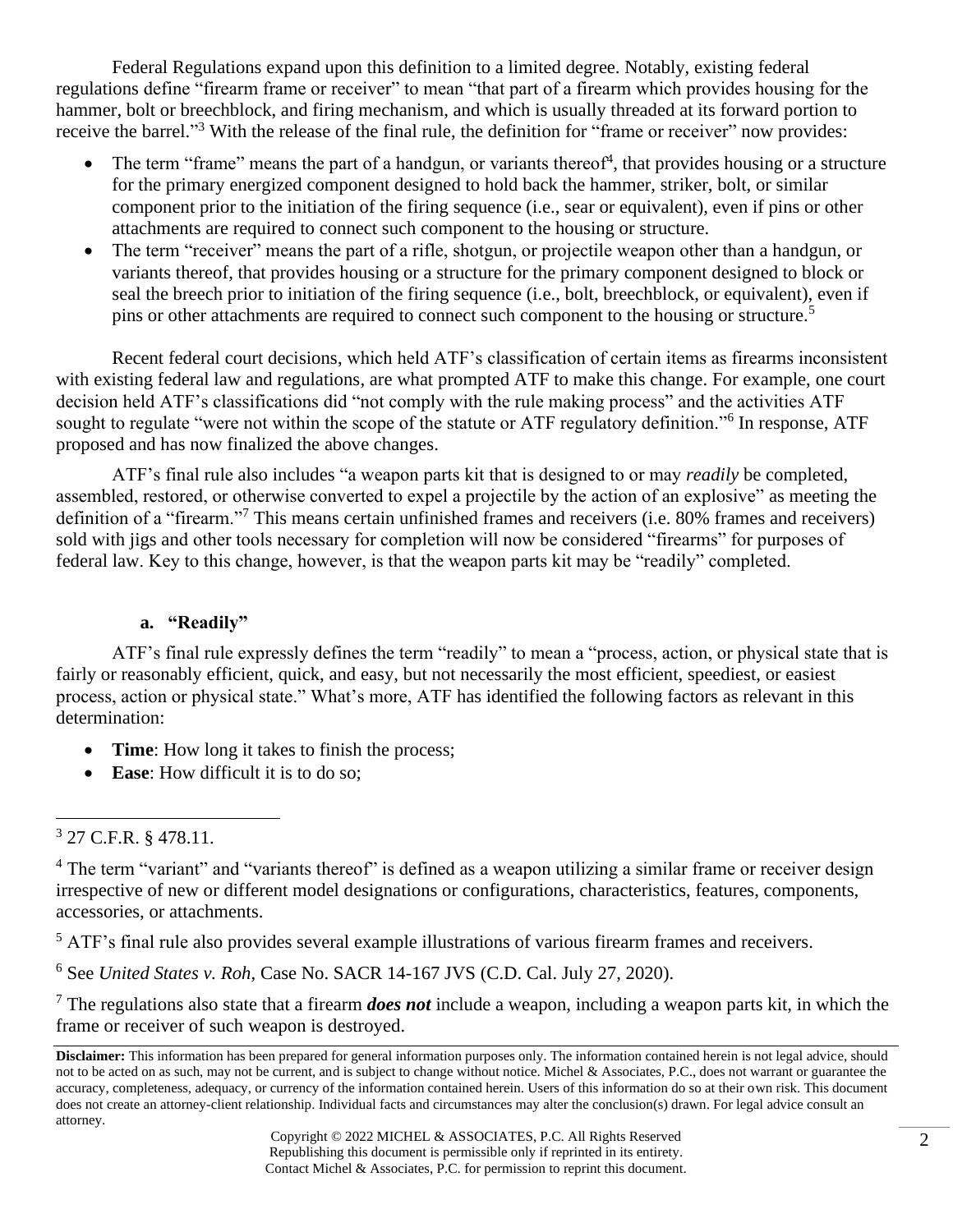- **Expertise**: What knowledge and skills are required;
- **Equipment:** What tools are required;
- **Parts availability**: Whether additional parts are required, and how easily they can be obtained;
- **Expense**: How much it costs;
- **Scope**: The extent to which the subject of the process must be changed to finish it; and,
- **Feasibility:** Whether the process would damage or destroy the subject of the process, or cause it to malfunction.

Exactly how ATF will apply the above factors remains to be seen. That said, industry sources tell us that kits made using polymer plastic type materials will likely be classified by ATF as weapon parts kits that may be "readily" completed into a firearm. This means any manufacturers of unfinished polymer frame kits will need to serialize the unfinished frame or receiver in accordance with federal law.

### **b. Privately Made Firearm ("PMF")**

ATF's final rule also adopts a new definition for "privately made firearm" to include "a frame or receiver, completed, assembled, or otherwise produced by a person other than a licensed manufacturer, and without a serial number placed by a licensed manufacturer at the time the firearm was produced."<sup>8</sup> Notably, ATF's final rule *does not* require individuals to mark their privately made firearms with serial numbers. However, owners of privately made firearms should understand that if they wish to have their firearm serviced by a licensed gunsmith, ATF's final rule will generally require the gunsmith to mark the firearm with a serial number *unless* the firearm is returned to the owner on the same day it was received (i.e., the gunsmith did not need to record the firearm as part of their inventory for recordkeeping purposes). But as discussed below, California's restrictions should also be considered.

### **II. EFFECTS OF ATF'S FINAL RULE ON CALIFORNIA GUN OWNERS**

As previously mentioned, beginning July 1, 2022, sales or transfers of any "firearm precursor part" will require a background check in California. But it remains unclear what exactly is considered a "firearm precursor part" for purposes of this restriction. This is because CA DOJ's recently adopted definition uses the same "readily be completed" language ATF uses which, as noted above, is not clear. What's more, CA DOJ's regulations also adopt the same definition and factors used to determine whether a particular item may be "readily" completed into a firearm.

Unlike federal law, however, there is no mechanism for a California licensed firearms dealer or gun owner to request clarification and/or guidance from CA DOJ as to whether a particular item will be labeled a "firearm precursor part" for purposes of the restrictions beginning July  $1<sup>9</sup>$  It is also possible that CA DOJ may disagree with ATF's classification regarding a particular item, and despite the identical definitions and factors found in federal regulations, nothing binds DOJ to follow ATF's determinations. Given these issues, the sale or

<sup>9</sup> Under federal law, businesses and individuals can at least request a determination from ATF as to whether a particular item would meet the new definition of firearm under its final rule. No such mechanism exists under California law, however.

<sup>8</sup> This definition expressly *does not* include a firearm registered under the NFA, or any firearm manufactured on or made before October 22, 1968 (i.e., curio and relic firearms).

**Disclaimer:** This information has been prepared for general information purposes only. The information contained herein is not legal advice, should not to be acted on as such, may not be current, and is subject to change without notice. Michel & Associates, P.C., does not warrant or guarantee the accuracy, completeness, adequacy, or currency of the information contained herein. Users of this information do so at their own risk. This document does not create an attorney-client relationship. Individual facts and circumstances may alter the conclusion(s) drawn. For legal advice consult an attorney.